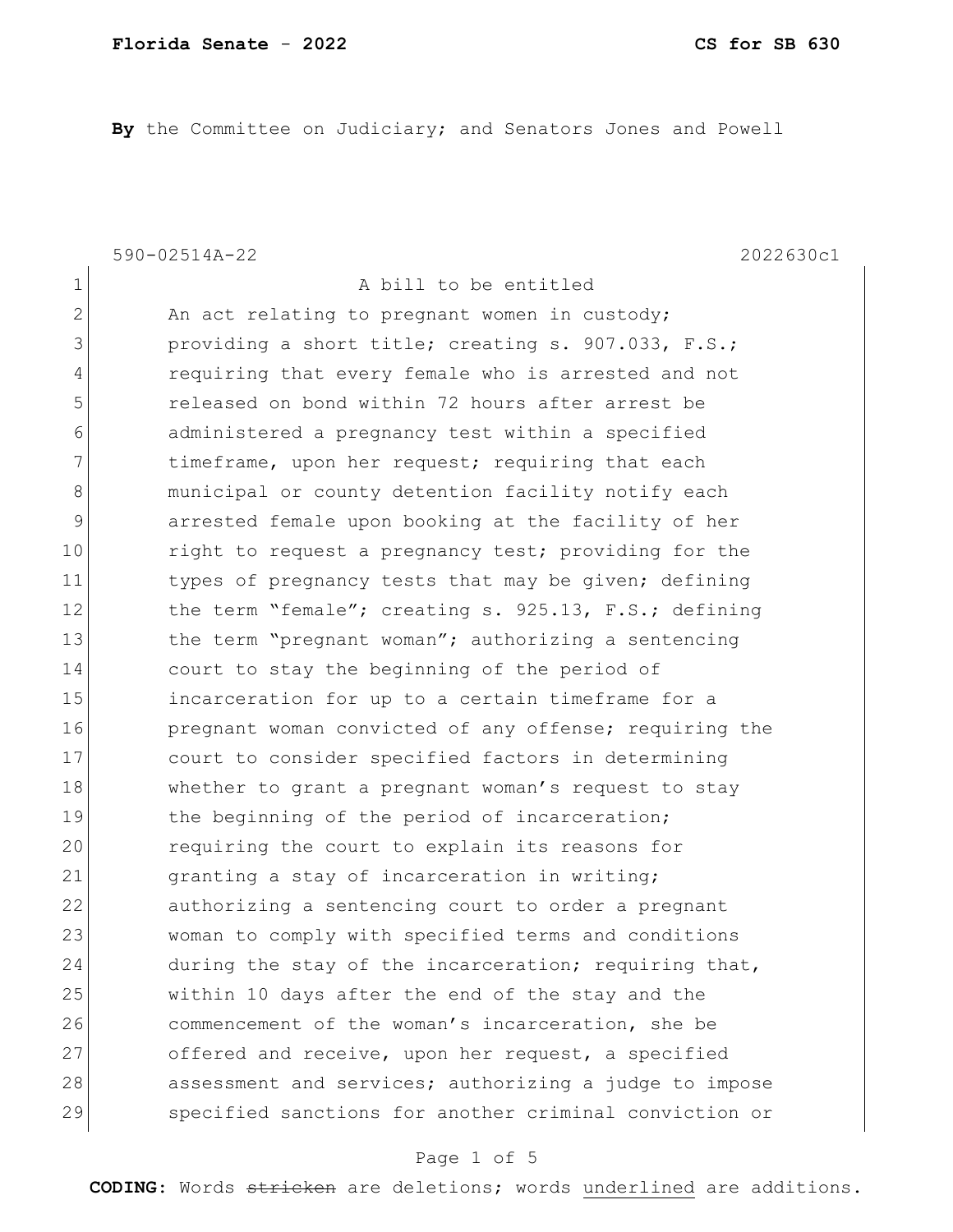|    | 590-02514A-22<br>2022630c1                                       |
|----|------------------------------------------------------------------|
| 30 | a violation of the terms and conditions ordered by the           |
| 31 | judge; requiring municipal and county detention                  |
| 32 | facilities to collect and report to the Department of            |
| 33 | Corrections, and the department to collect from its              |
| 34 | own institutions, specified information; requiring the           |
| 35 | department to quarterly compile and publish the                  |
| 36 | information on its public website; providing                     |
| 37 | requirements for publishing such information;                    |
| 38 | providing an effective date.                                     |
| 39 |                                                                  |
| 40 | Be It Enacted by the Legislature of the State of Florida:        |
| 41 |                                                                  |
| 42 | Section 1. This act may be cited as "Ava's Law."                 |
| 43 | Section 2. Section 907.033, Florida Statutes, is created to      |
| 44 | read:                                                            |
| 45 | 907.033 Pregnancy testing of female arrestees.-Every female      |
| 46 | who is arrested and not released on bond within 72 hours after   |
| 47 | arrest must, upon her request, be administered a pregnancy test  |
| 48 | by the municipal or county detention facility as defined in s.   |
| 49 | 951.23 where she is being held within 24 hours after the         |
| 50 | request. Upon her booking into the facility, the facility must   |
| 51 | notify each such arrestee of her right to request a pregnancy    |
| 52 | test 72 hours after arrest if she is still in custody. The       |
| 53 | pregnancy test may be conducted through urine or blood tests, by |
| 54 | ultrasound scan, or by any other standard pregnancy testing      |
| 55 | protocols adopted by the facility. As used in this section, the  |
| 56 | term "female" includes a juvenile or adult woman.                |
| 57 | Section 3. Section 925.13, Florida Statutes, is created to       |
| 58 | read:                                                            |

# Page 2 of 5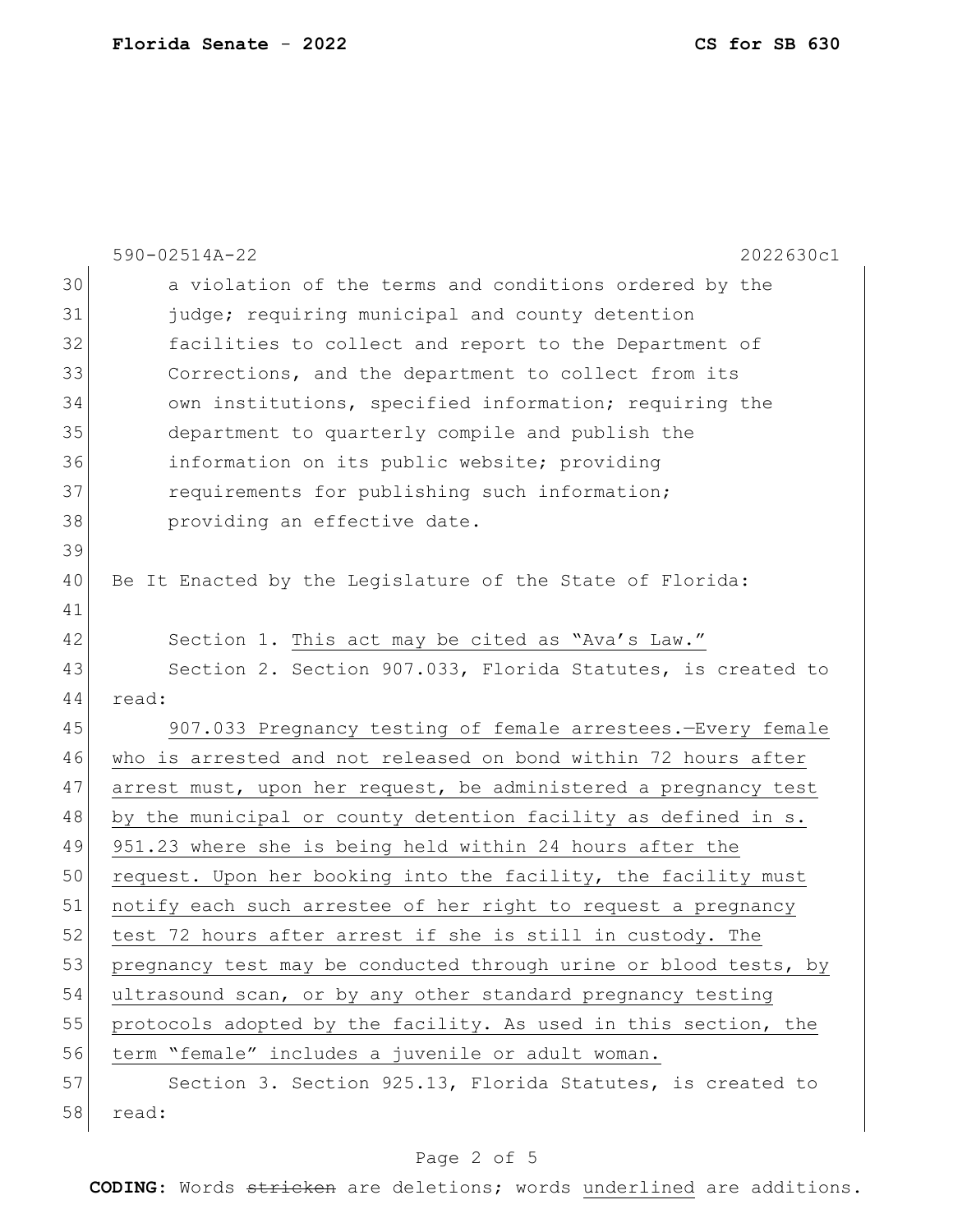|    | 590-02514A-22<br>2022630c1                                       |
|----|------------------------------------------------------------------|
| 59 | 925.13 Staying of sentence for pregnant women.-                  |
| 60 | (1) As used in this section, the term "pregnant woman"           |
| 61 | means a juvenile or adult woman whose pregnancy has been         |
| 62 | verified by a pregnancy test or through a medical examination    |
| 63 | conducted by a health care practitioner.                         |
| 64 | (2) Notwithstanding any other law, after a pregnant woman        |
| 65 | is convicted of any offense and when the sentencing court        |
| 66 | pronounces a sentence of incarceration, the court has the        |
| 67 | discretion to stay the beginning of the period of incarceration  |
| 68 | for up to 12 weeks after the pregnant woman gives birth or is no |
| 69 | longer pregnant. In determining whether to grant a pregnant      |
| 70 | woman's request to stay the beginning of the period of           |
| 71 | incarceration, the court must consider all of the following:     |
| 72 | (a) The severity of the offense for which the defendant is       |
| 73 | convicted.                                                       |
| 74 | Whether the defendant was previously convicted of a<br>(b)       |
| 75 | felony.                                                          |
| 76 | Whether other felony charges are pending against the<br>(C)      |
| 77 | defendant.                                                       |
| 78 | (d) The state's interest in deterring and punishing              |
| 79 | criminal activity and protecting the public.                     |
| 80 | The rights of the victim of the defendant's crime,<br>(e)        |
| 81 | consistent with s. 16, Art. I of the State Constitution and s.   |
| 82 | 960.0021.                                                        |
| 83 | (f) Whether staying the incarceration is consistent with         |
| 84 | protecting the life, health, and safety of the unborn child and  |
| 85 | its life during the first 12 weeks after birth. In considering   |
| 86 | this factor, the court shall consider the existence of any prior |
| 87 | substance abuse by the defendant, whether any other children of  |

# Page 3 of 5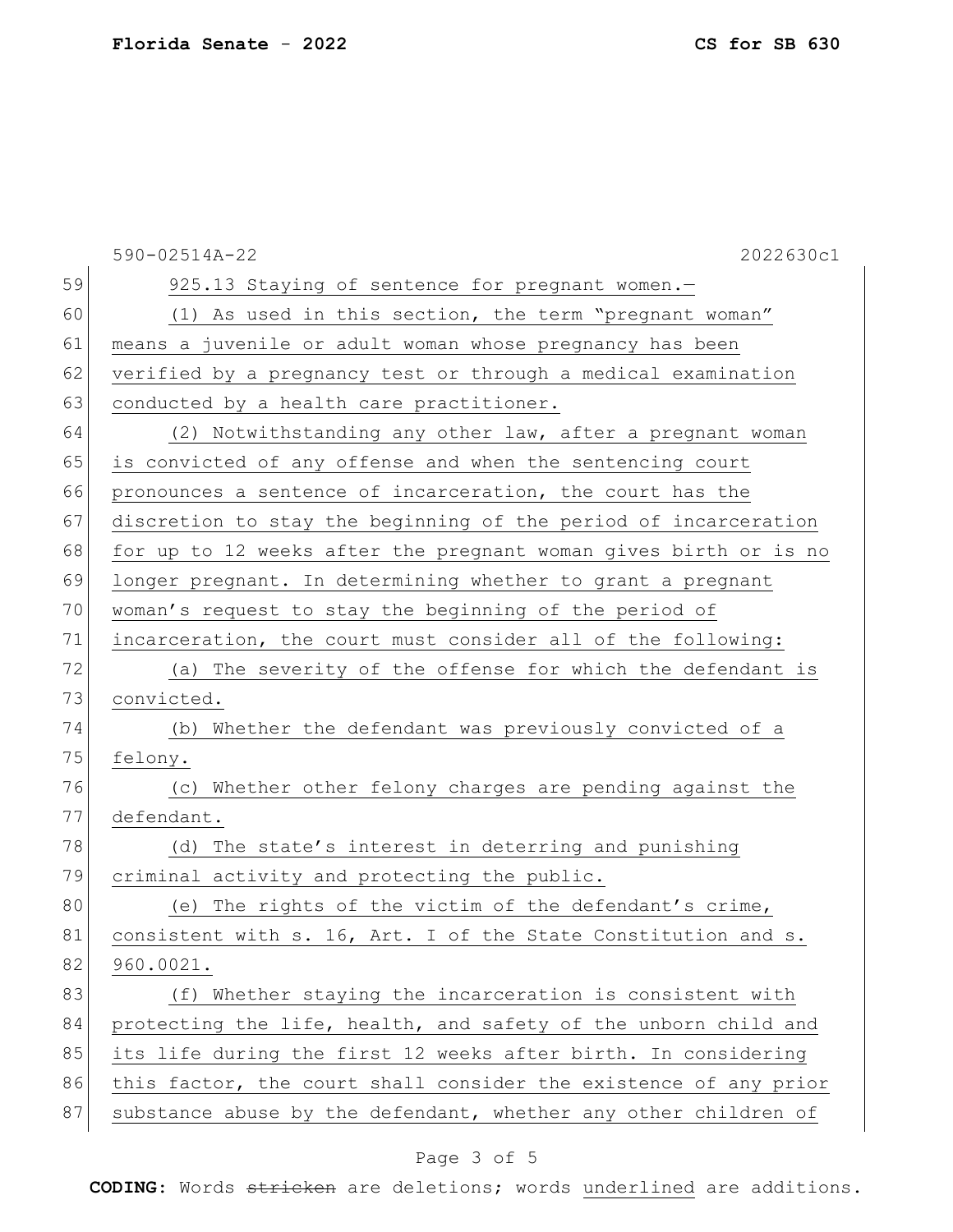590-02514A-22 2022630c1 88 the defendant have been adjudicated dependent, and any other 89 information relevant to the health and safety of the unborn 90 child. 91 92 If the court grants the request to stay the incarceration, it 93 must explain its reasons in writing. 94 (3) The sentencing court may order a pregnant woman whose 95 incarceration is stayed to comply with any of the terms and 96 conditions specified in s. 948.03 until such time as she is 97 incarcerated. 98 (4) Within 10 days after the end of the stay of 99 incarceration and the commencement of the woman's incarceration  $100$  to serve the sentence, she must be offered an appropriate 101 assessment by a licensed health care practitioner or a 102 telehealth provider as defined in s. 456.47, and upon her 103 request, the licensed health care practitioner or telehealth 104 provider shall provide a postpartum assessment, including the 105 need for any necessary medical tests, procedures, lactation 106 support, mental health support, or treatments associated with 107 her postpartum condition. The Department of Corrections and 108 municipal and county detention facilities shall develop and 109 offer such assessments and treatments in consultation with 110 community support organizations, licensed health care 111 practitioners, social services programs, and local and state 112 government agencies, including nonprofit organizations. 113 (5) If, during the stay of incarceration, the pregnant 114 woman is convicted of another crime or violates any of the 115 conditions imposed by the sentencing judge, the judge may impose 116 any sanction under s. 948.06, including an order requiring the

#### Page 4 of 5